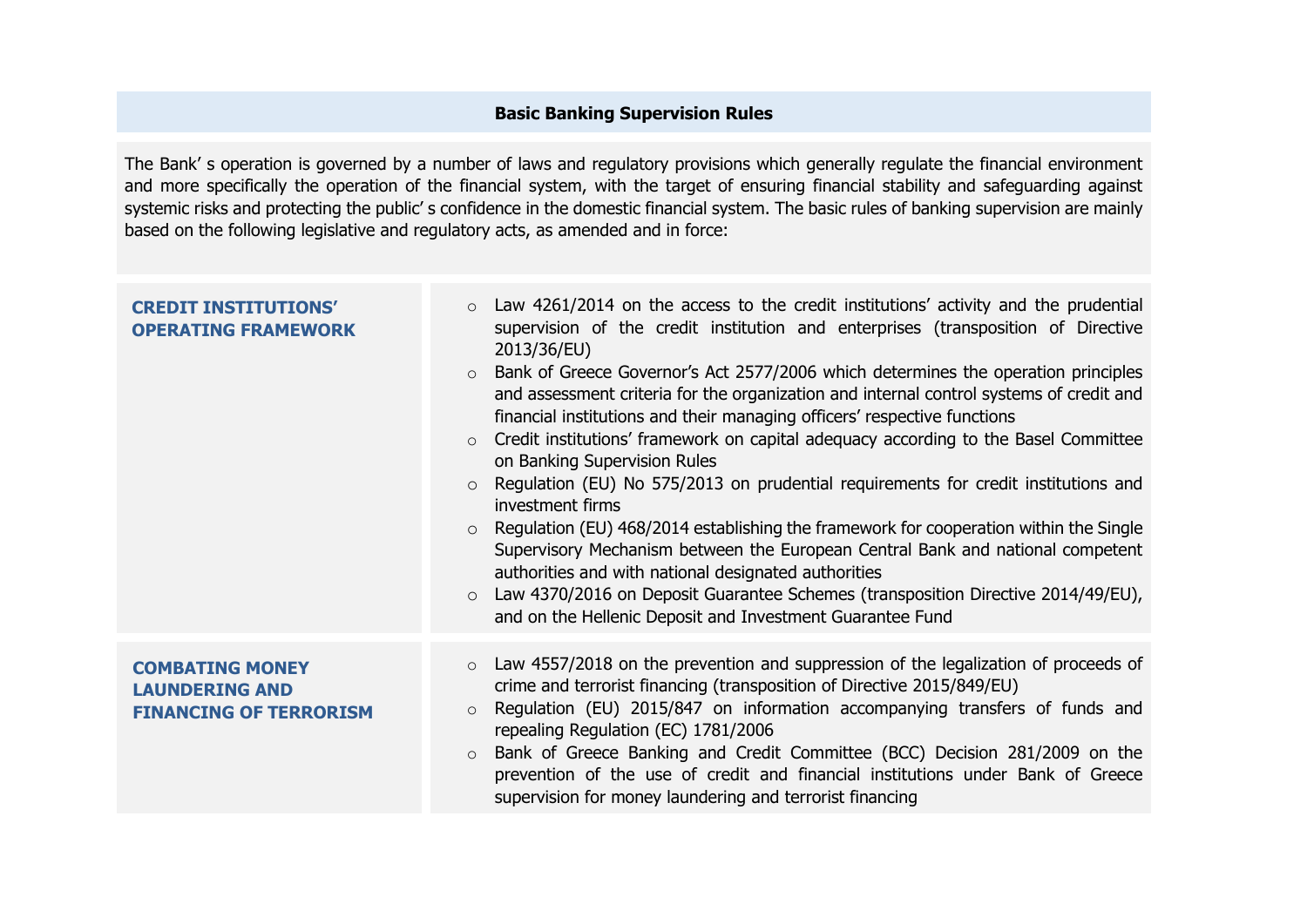| <b>COMBATING BRIBERY</b>                     | Law 2656/1998 ratifying the Convention of the Organization for Economic Cooperation<br>$\circ$<br>and Development (O.E.C.D.) on Combating Bribery of Foreign Public Officials in<br><b>International Business Transactions</b><br>O.E.C.D. guidelines for Multinational Enterprises: Recommendations for responsible<br>$\circ$<br>business conduct in a global context (2011)                                                                                                                                                                                                                              |
|----------------------------------------------|-------------------------------------------------------------------------------------------------------------------------------------------------------------------------------------------------------------------------------------------------------------------------------------------------------------------------------------------------------------------------------------------------------------------------------------------------------------------------------------------------------------------------------------------------------------------------------------------------------------|
| <b>PROTECTION OF PERSONAL</b><br><b>DATA</b> | Regulation (EU) 2016/679 on the protection of natural persons with regard to the<br>$\circ$<br>processing of personal data and on the free movement of such data (General Data<br>Protection Regulation)<br>Law 3471/2006 on the protection of personal data and privacy in the electronic<br>$\circ$<br>telecommunications sector<br>Guidelines/Decisions of the Data Protection Authority<br>$\circ$<br>Guidelines of the European Data Protection Board<br>$\circ$                                                                                                                                       |
| <b>CORPORATE GOVERNANCE</b>                  | Law 3016/2002 on corporate governance and the operation of companies listed on a<br>$\circ$<br>regulated stock market<br>Law 4548/2018 on the reform of the law of Sociétés Anonymes<br>Bank of Greece Executive Committee' s Act 142/11.6.2018 on the procedures for (a)<br>the authorisation of credit institutions in Greece; (b) the acquisition of, or increase in,<br>a holding in credit institutions; and (c) the taking up of a post as a member of the BoD<br>and as a key function holder of credit institutions.                                                                                |
| <b>BANK SECRECY</b>                          | Law decree 1059/1971 on the secrecy of bank deposits<br>$\circ$                                                                                                                                                                                                                                                                                                                                                                                                                                                                                                                                             |
| <b>CONSUMER PROTECTION</b>                   | Law 2251/1994 on consumer protection<br>$\circ$<br>Bank of Greece Governor's Act 2501/2002 on credit institutions' disclosure<br>$\circ$<br>requirements to retail customers with respect to terms and conditions governing the<br>provisions of bank services<br>Ministerial Decision $Z1 - 798/2008$ on the prohibition to use General Terms of<br>$\circ$<br>Transactions judged as unfair by irrevocable court decisions<br>Law 4438/20016 on the harmonization of legislation with the Directive 2014/17/EU on<br>credit agreements for consumers relating to residential immovable property Directive |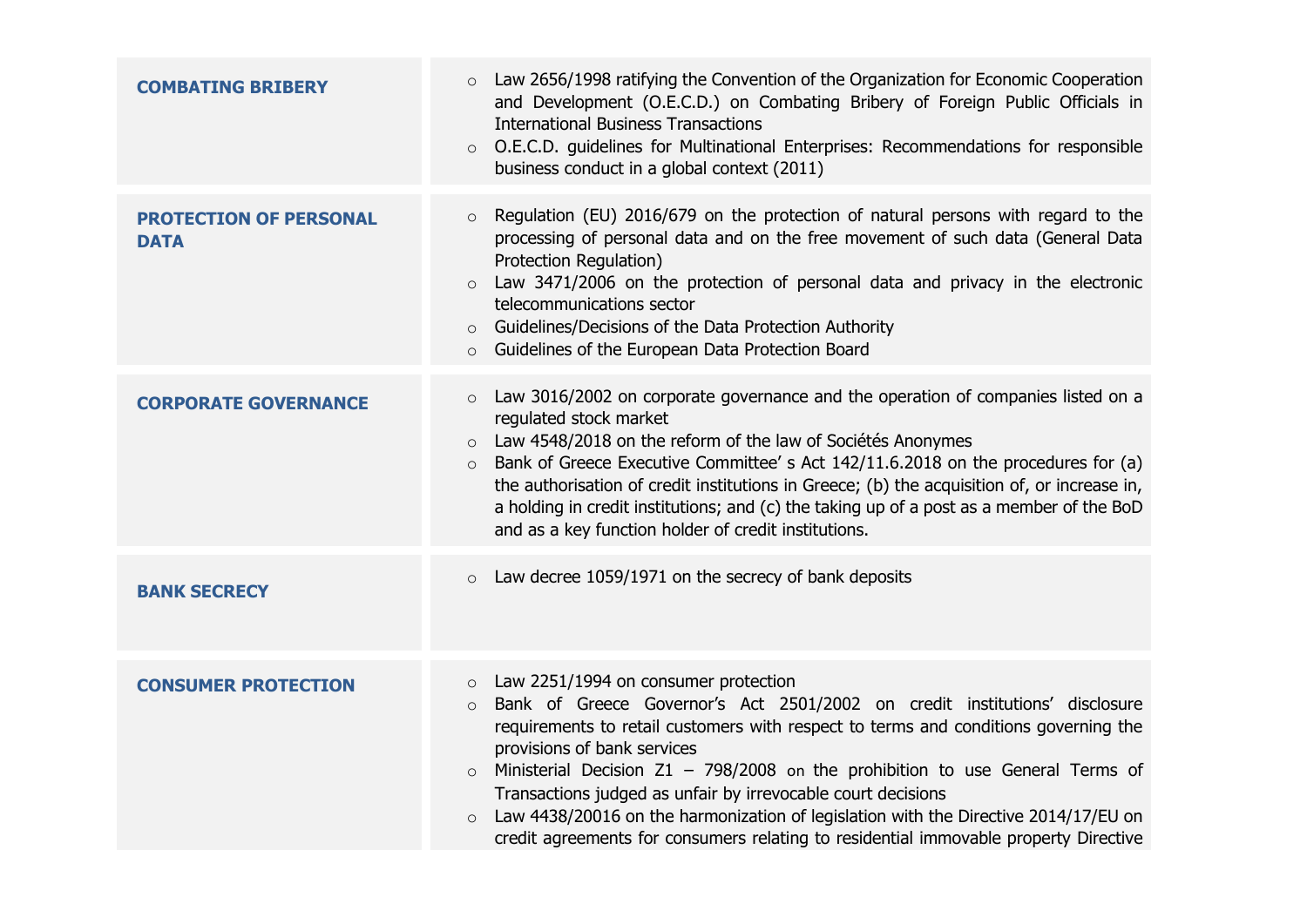|                                                              | 2014/17/EU of the European Parliament and of the Council of 4 February 2014 on<br>credit agreements for consumers relating to residential immovable property a<br>Ministerial Decision Z1-699/2010 on the transposition to the Greek legislation of<br>$\circ$<br>Directive 2008/48/EC on credit agreements for consumers<br>Bank of Greece Executive Committee's Act 157/1/02.04.2019 on the adoption of Joint<br>Committee of European Supervisory Authorities Guidelines on complaints-handling<br>submitted to the supervised entities by their clients                                                                                                                                                                                                                                                                                                                                                                                                                                                                                                                                                                                                                                                                                                                                        |
|--------------------------------------------------------------|----------------------------------------------------------------------------------------------------------------------------------------------------------------------------------------------------------------------------------------------------------------------------------------------------------------------------------------------------------------------------------------------------------------------------------------------------------------------------------------------------------------------------------------------------------------------------------------------------------------------------------------------------------------------------------------------------------------------------------------------------------------------------------------------------------------------------------------------------------------------------------------------------------------------------------------------------------------------------------------------------------------------------------------------------------------------------------------------------------------------------------------------------------------------------------------------------------------------------------------------------------------------------------------------------|
| <b>PAYMENT</b><br><b>SERVICES/PAYMENT</b><br><b>ACCOUNTS</b> | Law 4537/2018 on the transposition to Greek legislation of Directive (EU) 2015/2366<br>$\circ$<br>on payment services in the internal market (PSD2)<br>Delegated Regulation (EU) 2018/389 supplementing Directive (EU) 2015/2366 with<br>regard to regulatory technical standards for strong customer authentication and<br>common and secure open standards of communication<br>Law 4465/2017 on the transposition to Greek legislation of Directive (EU) 2014/92/EU<br>$\circ$<br>on the comparability of fees related to payment accounts, payment account switching<br>and access to payment accounts with basic features                                                                                                                                                                                                                                                                                                                                                                                                                                                                                                                                                                                                                                                                      |
| <b>INVESTOR PROTECTION</b><br>(MiFID2)                       | Law 4514/2018<br>on markets in financial instruments (transposition of Directive<br>$\circ$<br>2014/65/EU)<br>Regulation (EU) No 600/2014 on markets in financial instruments (MiFIR)<br>$\circ$<br>Delegated Regulation (EU) 2017/565 supplementing Directive 2014/65/EU as regards<br>$\circ$<br>organisational requirements and operating conditions for investment firms and defined<br>terms for the purposes of that Directive<br>Bank of Greece Executive Committee's Act 147/27.7.2018 on the replacement of Annex<br>$\circ$<br>7 to the Bank of Greece Governor's Act 2577/9.3.2006 on the framework for<br>safeguarding financial instruments and funds belonging to clients and product<br>governance obligations and repeal of Annexes 6 and 8 to the Bank of Greece Governor's<br>Act2577/9.3.2006<br>Decision 1/808/7.2.2018 of the Board of Directors of the Hellenic Capital Market<br>$\circ$<br>Commission on safeguarding of financial instruments and funds belonging to clients,<br>product governance obligations and the rules applicable to the provision or reception<br>of fees, commissions or any monetary or non-monetary benefits (transposition of<br>Delegated Directive (EU) 2017/593)<br>European Securities and Markets Authority (ESMA) Guidelines<br>$\circ$ |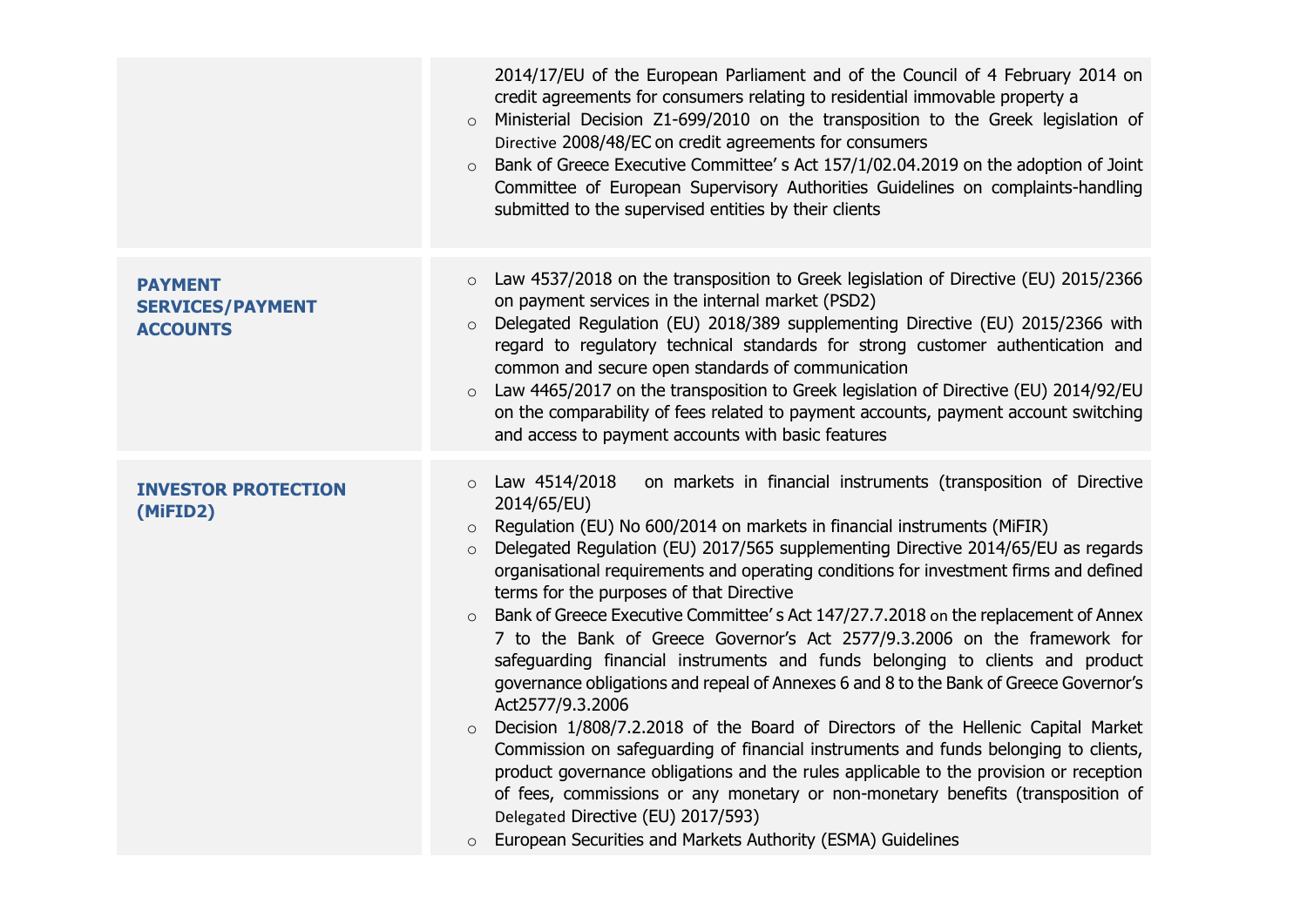| <b>PROTECTION OF</b><br><b>INFORMATION - AVOIDANCE</b><br>OF INSIDER TRADING | Law 3556/2007 on the harmonization of transparency requirements in relation to<br>$\circ$<br>information about issuers whose securities are admitted to trading on a regulated<br>market<br>Regulation (EU) 596/2014 on market abuse (market abuse regulation)<br>$\circ$<br>Law 4443/2016 on the necessary measures to comply with articles 22, 23, 30, 31 par.<br>$\circ$<br>1, 32 kai 34 of Regulation (EU) 596/2014 kai transposition of Directive 2014/57/EU<br>of on criminal sanctions for market abuse and the Implementing Directive (EU)<br>2015/2392<br>Implementing Regulation (EU) 2016/1055 laying down implementing technical<br>standards with regard to the technical means for appropriate public disclosure of inside<br>information and for delaying the public disclosure of inside information in accordance<br>with Regulation (EU) 596/2014<br>Implementing Regulation (EU) 2016/347 laying down implementing technical<br>$\circ$<br>standards with regard to the precise format of insider lists and for updating insider lists<br>in accordance with Regulation (EU) 596/2014<br>Delegated Regulation (EU) 2016/957 supplementing Regulation (EU) 596/2014 with<br>$\circ$<br>regard to regulatory technical standards for the appropriate arrangements, systems<br>and procedures as well as notification templates to be used for preventing, detecting<br>and reporting abusive practices or suspicious orders or transactions<br>Guidelines of<br>$\circ$<br>Hellenic Capital Market Commission<br>$\circ$<br>European Securities and Markets Authority (ESMA) Guidelines |
|------------------------------------------------------------------------------|----------------------------------------------------------------------------------------------------------------------------------------------------------------------------------------------------------------------------------------------------------------------------------------------------------------------------------------------------------------------------------------------------------------------------------------------------------------------------------------------------------------------------------------------------------------------------------------------------------------------------------------------------------------------------------------------------------------------------------------------------------------------------------------------------------------------------------------------------------------------------------------------------------------------------------------------------------------------------------------------------------------------------------------------------------------------------------------------------------------------------------------------------------------------------------------------------------------------------------------------------------------------------------------------------------------------------------------------------------------------------------------------------------------------------------------------------------------------------------------------------------------------------------------------------------------------------------------------------------|
| <b>PRIIPs</b>                                                                | Regulation (EU) 1286/2014 on key information documents for packaged retail and<br>$\circ$<br>insurance-based investment products (PRIIPs)<br>Delegated Regulation (EU) 2017/653 supplementing Regulation (EU) 1286/2014 on<br>$\circ$<br>key information documents for packaged retail and insurance-based investment<br>products (PRIIPs) by laying down regulatory technical standards with regard to the<br>presentation, content, review and revision of key information documents and the<br>conditions for fulfilling the requirement to provide such documents                                                                                                                                                                                                                                                                                                                                                                                                                                                                                                                                                                                                                                                                                                                                                                                                                                                                                                                                                                                                                                    |
| <b>DISTRIBUTION OF</b><br><b>INSURANCE PRODUCTS</b>                          | Law 4583/2018 transposing to Greek legislation of Directive (EU) 2016/97 on insurance<br>$\circ$<br>distribution                                                                                                                                                                                                                                                                                                                                                                                                                                                                                                                                                                                                                                                                                                                                                                                                                                                                                                                                                                                                                                                                                                                                                                                                                                                                                                                                                                                                                                                                                         |